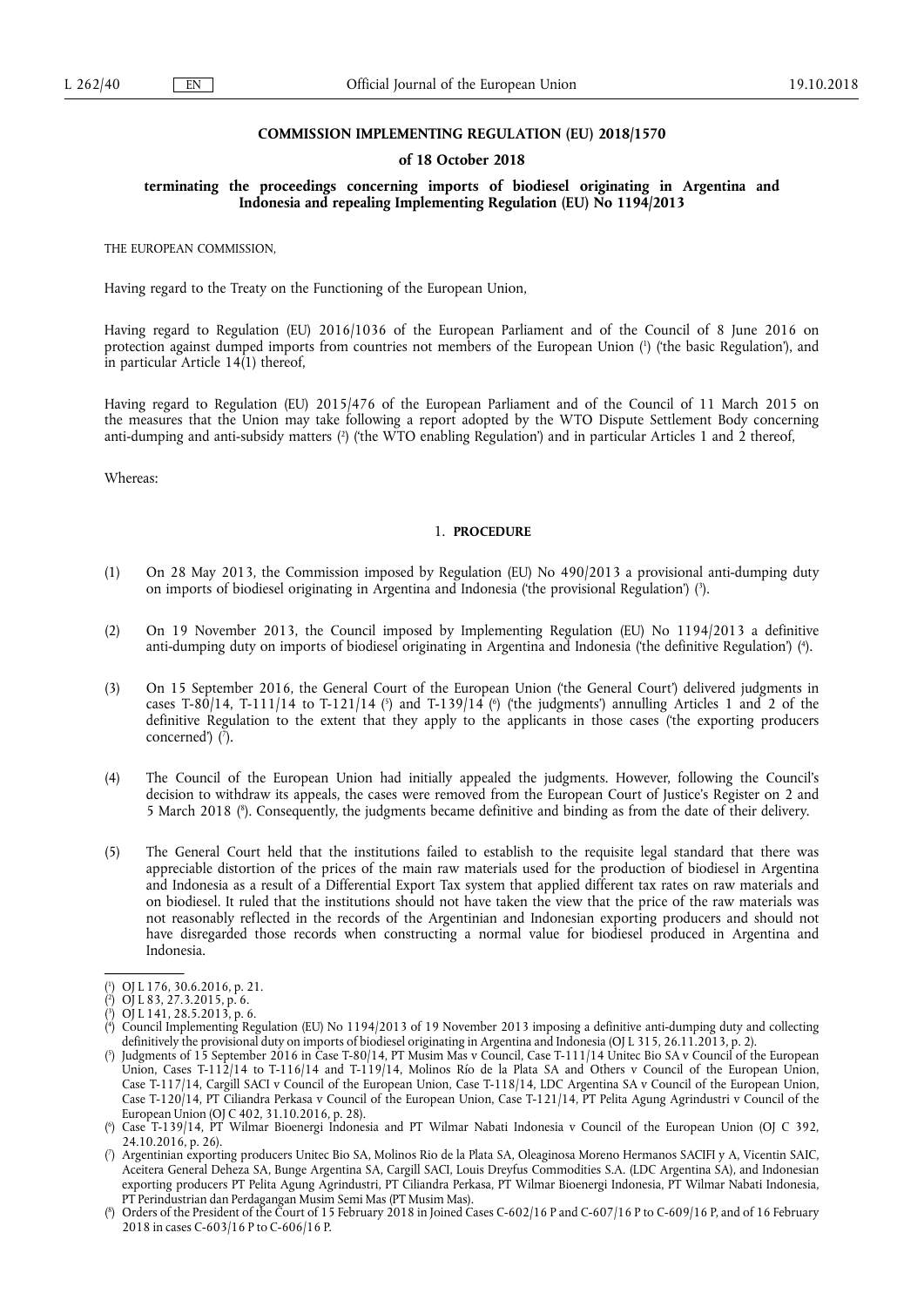- (6) On 26 October 2016 the WTO Dispute Settlement Body (DSB) adopted the panel report, as modified by the Appellate Body report ('the Argentina Reports') ( 1 ), in the European Union — Anti-Dumping Measures on Biodiesel from Argentina dispute (DS473).
- (7) On 28 February 2018, the DSB also adopted the panel report in the European Union Anti-Dumping Measures on Biodiesel from Indonesia dispute (DS480) ('the Indonesia Report') ( 2 ). Both Indonesia and the EU did not appeal that report.
- (8) In the Argentina and Indonesia Reports ('the Reports'), it was found, inter alia, that the EU acted inconsistently with:
	- Article 2.2.1.1 of the WTO Anti-Dumping Agreement ('ADA') by failing to calculate the cost of production of the product under investigation on the basis of the records kept by the producers;
	- Article 2.2 of the ADA and Article VI:1(b)(ii) of the GATT 1994 by not using the cost of production in Argentina and Indonesia when constructing the normal value of biodiesel;
	- Article 9.3 of the ADA and Article VI:2 of the GATT 1994 by imposing anti-dumping duties in excess of the margin of dumping that should have been established under Article 2 of the ADA and Article VI:1 of the GATT 1994, respectively.
- (9) In the Indonesia Report the panel found, in addition, that the EU had acted inconsistently with:
	- Articles 2.2.2(iii) and 2.2 of the ADA by failing to determine the profit normally realized by other exporters or producers on sales of products of the same general category in the domestic market of the country of origin;
	- Article 2.3 of the ADA by failing to construct the export price of one Indonesian exporting producer, P.T. Musim Mas, on the basis of the price at which the imported biodiesel produced by P.T. Musim Mas was first resold to independent buyers in the EU;
	- Articles 3.1 and 3.2 of the ADA, by failing to establish the existence of significant price undercutting with regard to Indonesian imports.
- (10) The Panel recommended that the DSB request the EU to bring its measures into conformity with the ADA and the GATT 1994.
- (11) Following the Argentina Reports, the Commission had initiated a review ( 3 ) under Article 1(3) of Regulation (EU) 2015/476 of the European Parliament and of the Council ( 4 ) ('the review'). At the initiation of the review, the Commission announced that it considered it appropriate to examine the consequences of the findings of the Argentina Reports also for the measures imposed on biodiesel from Indonesia, as the legal interpretations contained in the Argentina Reports appeared to be also relevant for the investigation concerning Indonesia.
- (12) However, during the review, the Commission received a number of comments from interested parties concerning, in particular, the applicability of the interpretation of the Argentina Reports to the measures on biodiesel from Indonesia. The Commission considered that the analysis of the comments with regard to Indonesia required more time and decided not to include an examination of Indonesia in the amending Regulation, but instead to keep the review open as far as it concerned Indonesia.
- (13) On 18 September 2017, the Commission adopted Implementing Regulation (EU) 2017/1578 amending the definitive Regulation ('the amending Regulation') in so far as Argentinian exporting producers were concerned ( 5 ).

<sup>(</sup> 1 ) WTO, Report of the Appellate Body, AB-2016-4, WT/DS473/AB/R, 6 October 2016, and WTO, Report of the Panel, WT/DS473/R, 29 March 2016.

<sup>(</sup> 2 ) WTO, Report of the Panel, WT/DS480/R, 25 January 2018.

<sup>(</sup> 3 ) Notice of initiation regarding the anti-dumping measures in force on imports of biodiesel originating in Argentina and Indonesia, following the recommendations and rulings adopted by the Dispute Settlement Body of the World Trade Organization in the EU — Anti-Dumping Measures on Biodiesel dispute (DS473) (OJ C 476, 20.12.2016, p. 3).

<sup>(</sup> 4 ) Regulation (EU) 2015/476 of the European Parliament and of the Council of 11 March 2015 on the measures that the Union may take following a report adopted by the WTO Dispute Settlement Body concerning anti-dumping and anti-subsidy matters (OJ L 83,  $27.3.2015$ , p. 6).

<sup>(</sup> 5 ) Implementing Regulation (EU) 2017/1578 amending Implementing Regulation (EU) No 1194/2013 of 18 September 2017 imposing a definitive anti-dumping duty and collecting definitively the provisional duty imposed on imports of biodiesel originating in Argentina and Indonesia (OJ L 239, 19.9.2017, p. 9).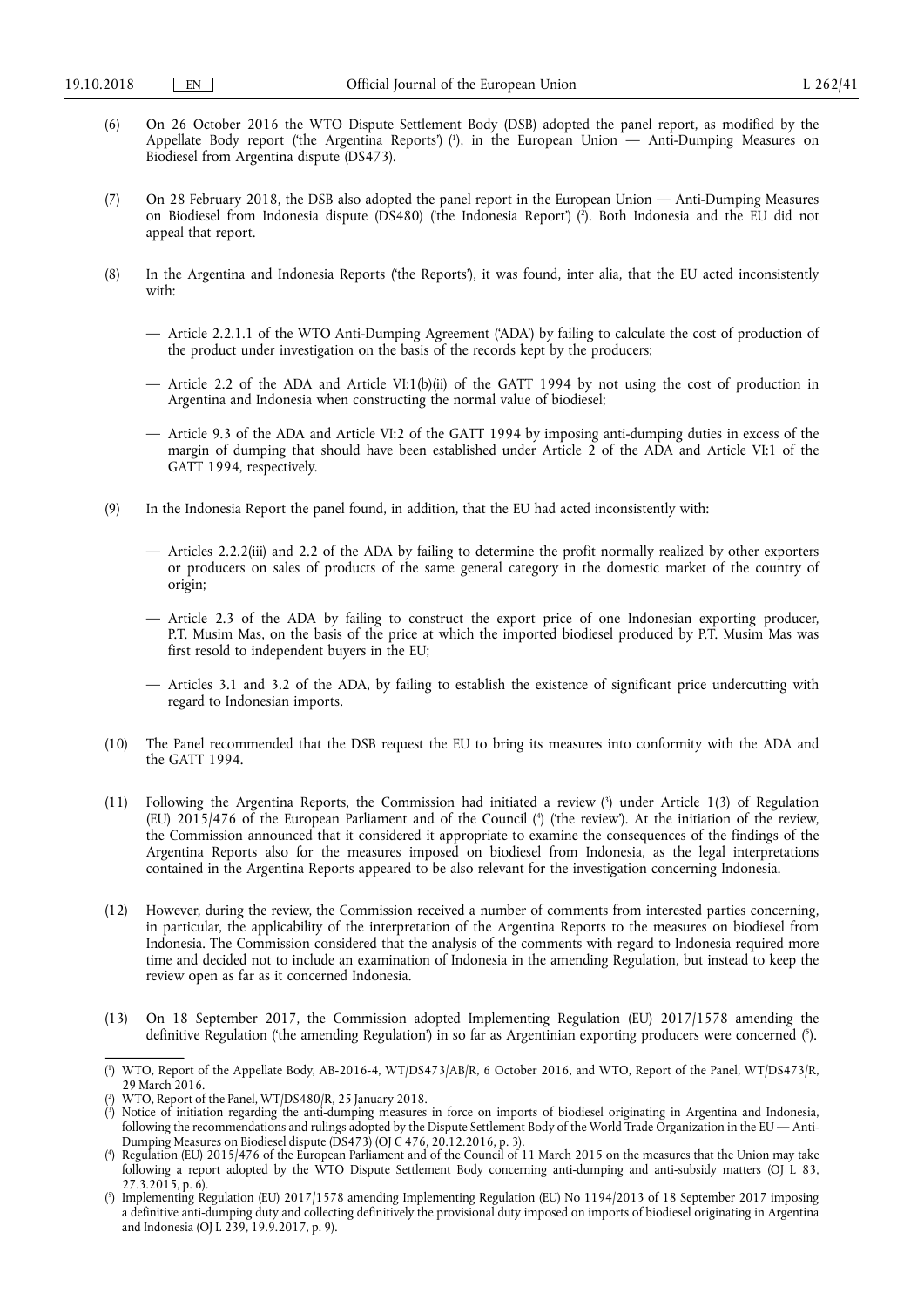- (14) The annulment by the General Court of the operative parts of the definitive Regulation with regard to the exporting producers concerned also affects the validity of the amending Regulation. As the amending Regulation amended the Regulation of which the operative parts have been annulled, it has itself also become void and not applicable in respect of the exporting producers concerned.
- (15) On 28 May 2018 a Notice ( 1 ) was published re-opening the original investigation concerning imports of biodiesel originating in Argentina and Indonesia that led to the adoption of the definitive Regulation ('the Notice'). At the same time the pending review with regard to Indonesia was closed.
- (16) According to the case-law of the Court, the procedure for replacing an annulled act may be resumed at the very point at which the illegality occurred. The Union's institutions, in so complying with the judgments, have the possibility to remedy the aspects of the definitive Regulation which led to its annulment in respect of the exporting producers concerned (2).
- (17) The Commission should observe not only the operative part of the judgments but also the grounds which led to those judgments and constituted its essential basis, inasmuch as they were necessary to determine the exact meaning of what was stated in the operative part. Other findings reached in the definitive Regulation which were not contested within the time-limits for a challenge or which were contested but rejected by the General Court's judgments, and therefore did not lead to the annulment of the definitive Regulation, remain valid ( 3 ).
- (18) In order to comply with its obligations, the Commission decided to resume the present anti-dumping proceeding at the very point at which the illegality occurred and thus to re-examine the methodology used for constructing a normal value.
- (19) The Notice included in its scope the reasoning of the General Court's judgments for the exporting producers concerned and the possibility to extend the findings to all exporting producers from Argentina and Indonesia. Furthermore, it took into account the findings of the WTO panels and Appellate Body, both in respect of Argentina and Indonesia, in order to bring the measures found WTO inconsistent into full compliance with the WTO Agreements, in accordance with Article 19.1 of the Dispute Settlement Understanding.
- (20) In the Notice the Commission invited the exporting producers concerned and the Union industry to make their views known in writing and to request a hearing within the time limit set out in the Notice.
- (21) All parties who so requested within that time limit, and who demonstrated that there were particular reasons why they should be heard, were granted the opportunity to be heard.
- (22) Representations were received from the European Biodiesel Board (EBB), five exporting producers in Indonesia and the authorities of Indonesia.

## 2. **IMPLEMENTATION OF THE JUDGMENTS OF THE GENERAL COURT AND OF THE FINDINGS OF THE WTO**

- (23) The Commission has the possibility to remedy the aspects of the definitive Regulation which led to its annulment, while leaving unchanged the parts of the assessment which are not affected by the judgments ( 4 ).
- (24) As indicated in the Notice, in addition the Commission reassessed the definitive findings of the original investigation by taking into account the findings of the WTO panels and Appellate Body both in respect of Argentina and Indonesia. The Commission decided to extend the findings to all exporting producers from Argentina and Indonesia. That reassessment was based on information collected in the original investigation and the review, as well as on information received by interested parties after the publication of the Notice.
- (25) One Indonesian exporting producer, Wilmar, has claimed, before and after disclosure, that there is no legal basis to reopen the investigation with regard to Wilmar as the General Court had annulled the definitive Regulation in

<sup>(</sup> 1 ) Notice concerning the judgments of the General Court of 15 September 2016 in Cases T-80/14, T-111/14 to T-121/14 and T-139/14 regarding Council Implementing Regulation (EU) No 1194/2013 imposing a definitive anti-dumping duty and collecting definitively the provisional duty imposed on Argentinian and Indonesian imports of biodiesel, and following the recommendations and rulings adopted by the Dispute Settlement Body of the World Trade Organisation in disputes DS473 and DS480 (EU — Anti-Dumping Measures on Biodiesel disputes) (OJ C 181, 28.5.2018, p. 5).

<sup>(</sup> 2 ) Case C-458/98 P Industrie des poudres sphériques (IPS) v Council [2000] ECR I-08147.

<sup>(</sup> 3 ) Case C-256/16, Deichmann SE, ECLI:EU:C:2018:187. para. 87.

<sup>(</sup> 4 ) Case C-458/98 P Industrie des poudres sphériques (IPS) v Council [2000] ECR I-08147.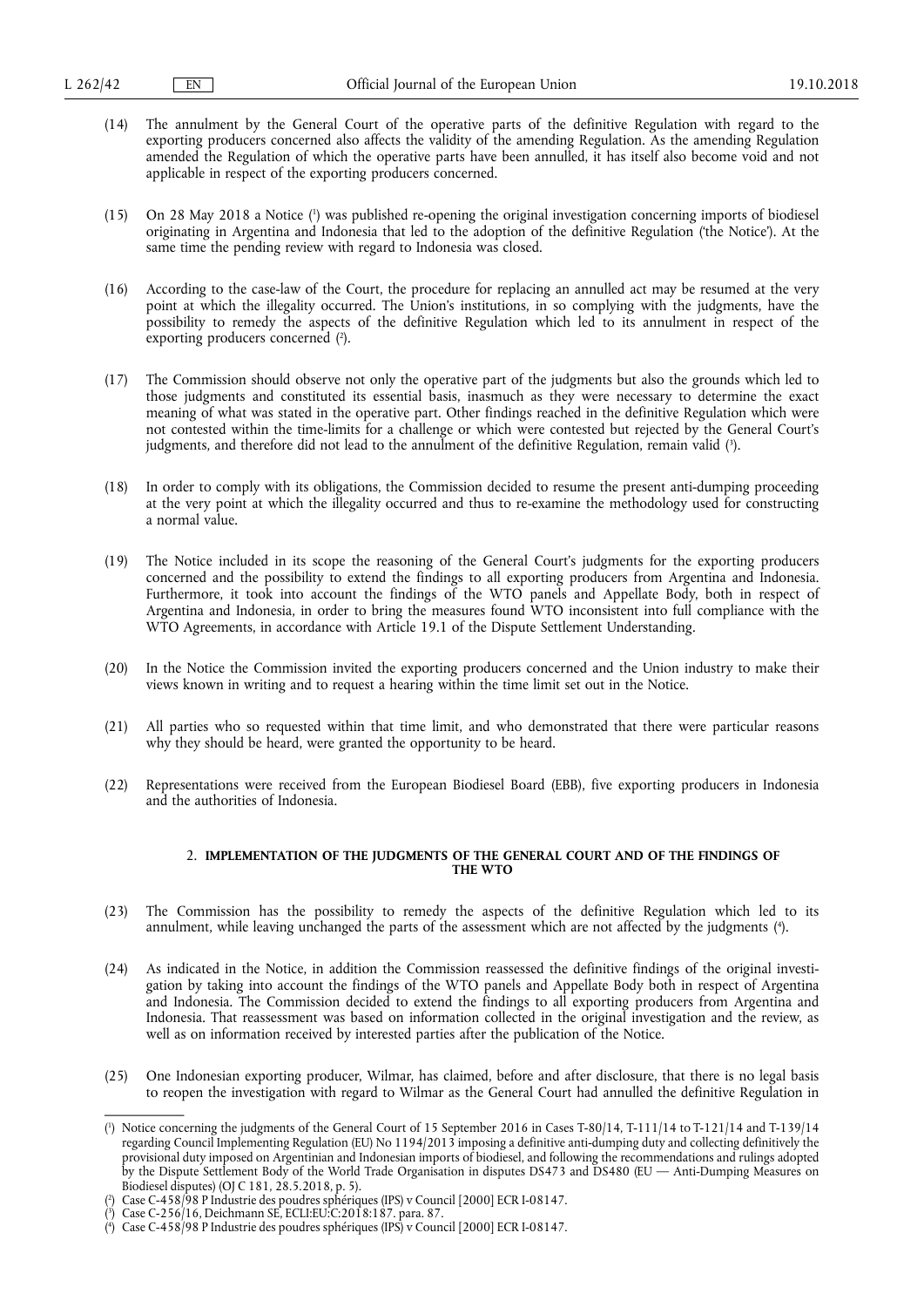its entirety for that company. However, Article 266 TFEU provides that an institution whose act has been declared void must take the necessary measures to comply with the Court's judgment. In addition, the EU must bring the anti-dumping measures imposed on imports of biodiesel from Indonesia into conformity with the recommendations and rulings contained in the WTO Reports. In order to examine what measures should be taken to comply with the Court and WTO rulings, it was necessary to re-open the investigation at the time when the illegality was found for both countries and for all exporting producers concerned. Whether a measure is annulled in whole or in part is irrelevant for the purposes of determining whether the Commission must in consequence reinvestigate all the aspects of the investigation which preceded the annulled measure. The Commission therefore rejected this claim.

(26) The original investigation of dumping and injury covered the period from 1 July 2011 to 30 June 2012 ('investigation period'). With respect to the parameters relevant in the context of the injury assessment, data covering the period from 1 January 2009 to the end of the investigation period were analysed ('period considered').

# 3. **PRODUCT CONCERNED**

- (27) The product concerned is fatty-acid mono-alkyl esters and/or paraffinic gasoils obtained from synthesis and/or hydro-treatment, of non-fossil origin, in pure form or as included in a blend originating in Argentina and Indonesia, currently falling within CN codes ex 1516 20 98, ex 1518 00 91, ex 1518 00 95, ex 1518 00 99, ex 2710 19 43, ex 2710 19 46, ex 2710 19 47, 2710 20 11, 2710 20 15, 2710 20 17, ex 3824 99 92, 3826 00 10 and ex 3826 00 90 ('the product concerned', commonly referred to as 'biodiesel').
- (28) Neither the Court's judgments nor the Reports affect the findings set out in recitals 16 to 27 of the definitive Regulation concerning the product concerned and the like product.

# 4. **DETERMINATION OF THE NORMAL VALUE AND CALCULATION OF THE DUMPING MARGINS**

(29) The Commission reassessed the findings of the original investigation on the issues of cost adjustment, profit cap and double counting.

#### 4.1. **Cost adjustment**

- (30) The General Court judgments and the WTO findings mentioned in recital 8 all relate to the cost-adjustment done by the EU institutions in the definitive Regulation.
- (31) As mentioned in recital 28 of the definitive Regulation, the Commission had determined that the normal value had to be constructed as the domestic sales were considered not to be in the ordinary course of trade. This finding has not been contested and remains valid. No interested party contested this finding in the course of this review either.
- (32) In recitals 29 to 34 of the definitive Regulation, the Commission established that the difference in the export taxes imposed by Indonesia on the main raw material input (crude palm oil in Indonesia and soybean oil and soya beans in Argentina) and those imposed on the finished product (biodiesel) depressed domestic prices in Indonesia and Argentina, and hence this should be taken into account in the construction of the normal value.
- (33) As a result, when constructing the normal value, the Commission replaced the costs of the main raw material reported in the records of the exporting producers with reference prices published by the relevant authorities of the countries concerned.
- (34) The Commission further based its conclusions in the original investigation on the interpretation that Article 2.2.1.1 of the ADA allows the investigating authority to decline to use the records of the exporting producers if it determines that they are either (i) inconsistent with GAAP or (ii) do not reasonably reflect the costs associated with the production and sale of the product under consideration (recitals 42 and 72 of the definitive Regulation).
- (35) The Panel and Appellate Body, in the Reports for both Argentina and Indonesia, are of the opinion that the Commission did not provide a legally sufficient basis under Article 2.2.1.1 for concluding that the Indonesian and Argentinian producers' records did not reasonably reflect the costs associated with the production and sale of biodiesel, or for disregarding the relevant costs in those records when constructing the normal value of biodiesel.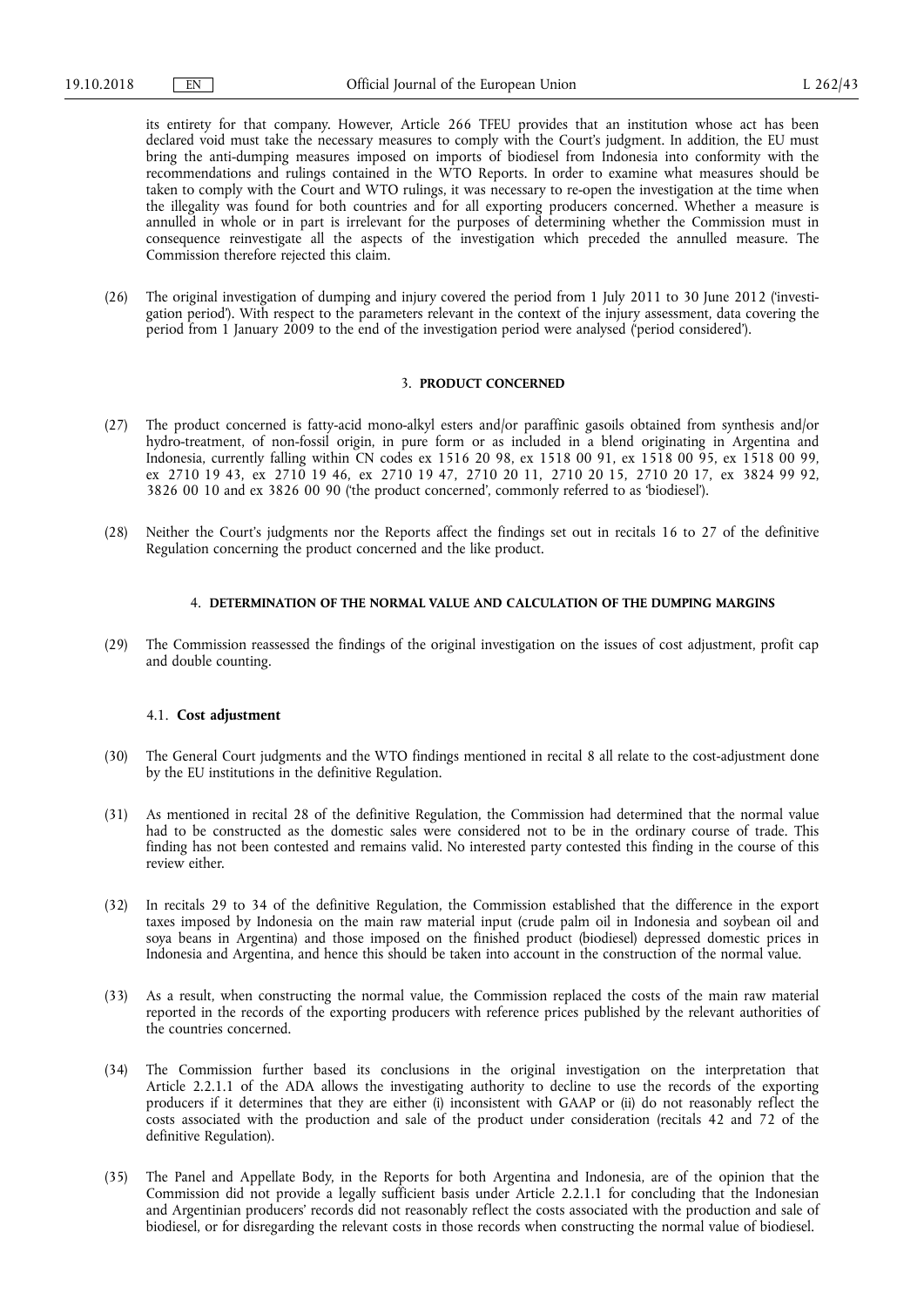- (36) Following the Argentina Reports, the Commission had recalculated the normal value for exporting producers in Argentina using the methodology explained in recitals 40 to 49 for Argentina of the provisional Regulation (<sup>1</sup>). As explained above in recital 11 and 12, the Commission had initially also recalculated the normal value for exporting producers in Indonesia, using the methodology explained in recitals 60 to 65 for Indonesia of the provisional Regulation ( 1 ). The Commission now re-applied this methodology for both countries.
- (37) In its submissions made after the re-opening of this case, EBB claimed that the Reports do not preclude recourse to a cost adjustment to the raw material costs when constructing the normal value, provided it is properly explained. The same claim was made during the Review following the Argentina Reports, and rejected by the Commission as accepting it would not be in line with the findings of the Reports, as explained in recitals 43 to 53 of the amending Regulation. As that explanation remains valid after the Indonesia Report, the Commission continued to reject this claim.
- (38) For reasons explained in recitals 44 and 64 of the provisional Regulation, the domestic sales in either country were not considered as being made in the ordinary course of trade and the normal value of the like product had to be constructed under Article 2(3) and (6) of the basic Regulation. This was done by adding to the adjusted production costs during the investigation period, the selling, general and administrative expenses incurred ('SG&A') and a reasonable profit margin.
- (39) As explained in recitals 46 and 65 of the provisional Regulation, the Commission considered that the amount for profit could not be based on the actual data of the sampled companies in Indonesia. Therefore, the amount for profit used when constructing the normal value was determined under Article 2(6)(c) of the basic Regulation on the basis of the reasonable amount of profit that a young and innovative capital intensive industry of this type under normal conditions of competition in a free and open market could achieve, that is 15 % based on turnover.
- (40) In the Argentina and Indonesia WTO cases, the determination of an amount of profit of 15 % was challenged by both countries who claimed that the amount for profit was not based on a 'reasonable method' as required by Article 2.2.2(iii) ADA. The WTO adjudicating bodies found in both cases that the EU had not acted inconsistently with the ADA in this respect. Therefore, the amount for profit used for the construction of the normal value remains 15 %.
- (41) One exporting producer from Indonesia, PT Cermerlang Energi Perkasa, claimed in its submission that the Commission should base its calculation on the data of the sampled producers, or in any case not automatically resort to Article 2(6)(c) of the basic Regulation. Following disclosure, it repeated the claim. However, as explained in recital 40, the WTO adjudicating bodies found that recourse by the Commission to and the application of this Article was not inconsistent with WTO rules. The Commission therefore rejected this claim.

# 4.2. **Profit cap**

- (42) Although the WTO panel had upheld the EU's determination of the amount of profit under Article 2.2.2(iii) ADA, it did find in the Indonesia Report that, when an authority determines the profit on the basis of any other reasonable method under Article  $2(6)(c)$  of the basic Regulation, the ADA requires it to ensure that that profit will not exceed the profit normally realised by other exporters of the same general category of products in the country. In the panel's view, the EU had failed to establish such a profit cap.
- (43) In order to establish the profit cap required under Article 2.2.2(iii) ADA, it needed to be determined which companies produce products that would qualify as falling within 'the same general category' as biodiesel.
- (44) In the Indonesia Report, the Panel noted in par. 7.62 that 'Article 2.2.2(iii) ADA does not specify a particular requirement on an investigating authority as to how to define what products fall within the same general category of products, for purposes of determining 'the profit normally realized'. We agree with the European Union that there is no obligation to construe the scope of products in the same general category broadly'. In par. 7.63 it added 'in our view, a reasonable and objective authority may conclude that the same general category of products is a narrower category'.

<sup>(</sup> 1 ) OJ L 141, 28.5.2013, p. 6.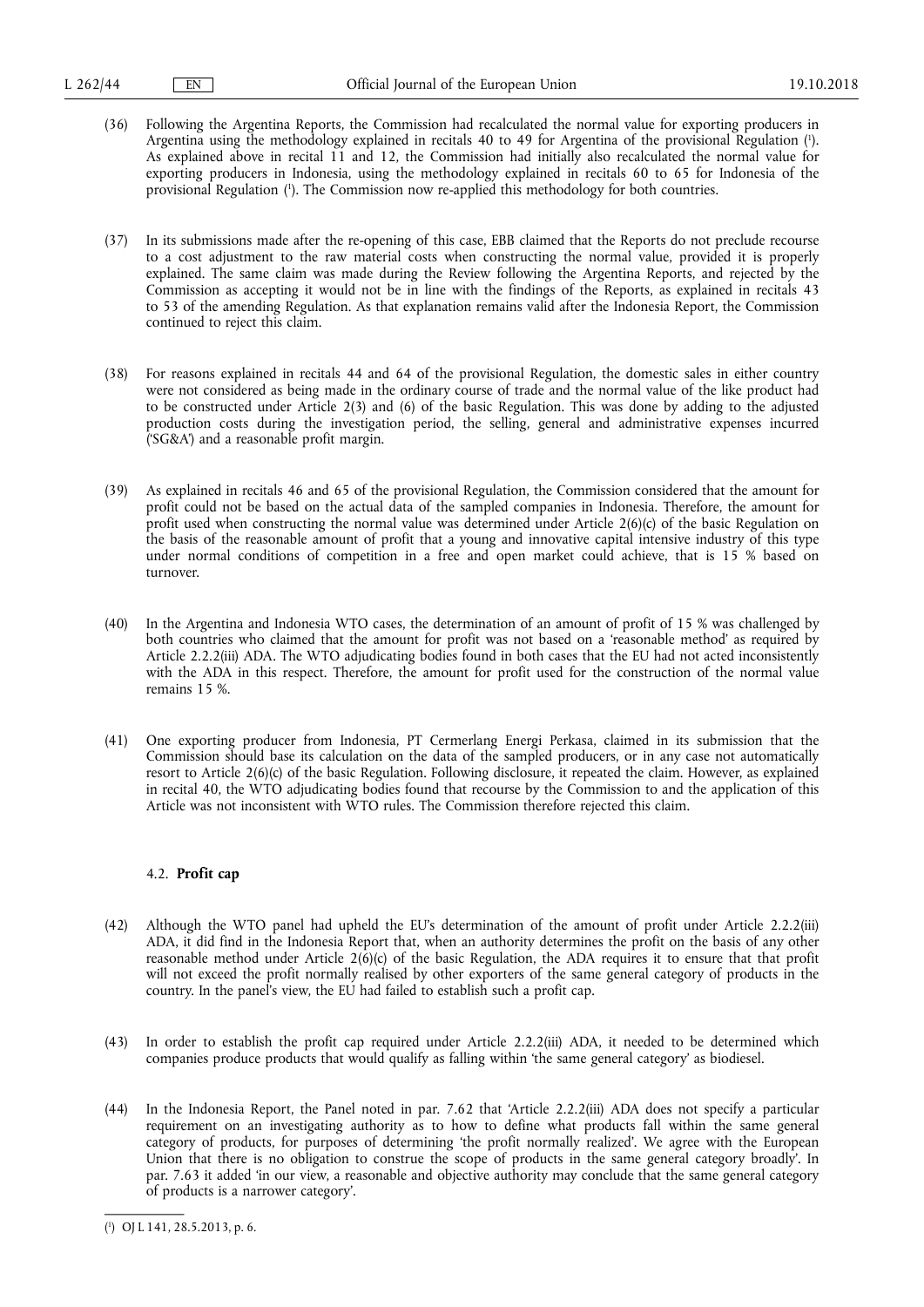(45) Based on the findings of the Indonesia report, the Commission re-examined the data available to it that can be used to determine a profit cap, both for Argentina and Indonesia. It considered that there are two sets of data available to it that would fall in the same general category of products.

(46) The first set of data was supplied by the sampled companies during the original investigation. Article 2.2.2 ADA provides that the amount for profit for 'the exporter or producer under investigation' is capped under Article 2.2.2(iii) by the amount of profit normally realized by 'other exporters or producers on sales of products of the same general category'. The narrowest interpretation of the same general category of products under this article would be limited to the exact same product, i.e. biodiesel. The data needed to calculate the profit cap based on the profits realised by producers of biodiesel in Indonesia and Argentina are readily available to the Commission, as they were supplied to the Commission by the sampled companies during the original investigation.

- (47) The fact that the profits actually realized by the sampled companies were not used to establish a profit margin for each of these producers under Article 2(6) of the basic Regulation does not preclude the Commission from using this data to establish the profit cap under Article 2(6)(c). This follows from the wording of the Panel in the Indonesia Report in par. 7.65 where the Panel does not agree with the argument that 'profit normally realized' in Article 2.2.2(iii) ADA means that an investigator may disregard the profit realized on sales that are considered not compatible with normal commercial practice. One Indonesian exporting producer, PT Cermerlang Energi Perkasa, also claimed in its submission that based on the Indonesia Report, when calculating the profit cap, the Commission is not allowed to ignore the profit relating to the domestic sales of biodiesel in Indonesia on the basis that the latter are not considered as being made in the ordinary course of trade.
- (48) Following this narrow interpretation of the category of products, biodiesel, the Commission calculated the profit cap for an individual producer using the amount of profit realized by the other producers under investigation. For example, in order to calculate the amount of profit for the Indonesian producer Wilmar, the weighted average of profits realised by the other investigated and verified Indonesian producers P.T. Ciliandra, P.T. Musim Mas and P.T. Pelita was used. Conversely, for P.T. Ciliandra, the weighted average of profits realised by Wilmar, P.T. Musim Mas and P.T. Pelita was used. The same methodology was used to calculate a profit cap for the investigated and verified Argentinian producers.
- (49) The second set of data includes the data of producers other than those under investigation that was provided to the Commission during the original investigation. One of the Indonesian producers under investigation at that time came forward with data from a related company on sales of blends of biodiesel and mineral diesel, as well as sales of diesel fuel and marine fuel oil ('other fuels'). The profit margin related to these sales was reported to be 10,2 %. If used as a profit cap, this profit margin would have likely led to no or *de minimis* dumping margins for all companies in Indonesia. However, this unverified data was provided for only one producer in Indonesia, while similar data was not made available to the Commission from other producers in either Indonesia or Argentina. As the data available can therefore not be applied in a consistent manner to both countries, the Commission considered it inappropriate to use the data from only one producer in one country to establish a profit cap. In addition, within the time available to the Commission following the re-opening of the investigation it was not feasible to verify the accuracy of the data provided and the underlying calculations. In any event, since as found in recital 62 the amount of dumping for the country as a whole is found to be *de minimis* and, accordingly, the investigation is terminated for all companies, the Commission did not deem it necessary to use the unverified reported profit data on sales of blends of biodiesel with mineral diesel for the purpose of establishing a profit cap. The Commission instead considered it more appropriate to rely on the data that was provided and verified during the original investigation.
- (50) Two exporting producers in Indonesia, Wilmar and PT Pelita Agung Agrindustri, as well as the authorities of Indonesia claimed that the discretion of the Commission in choosing the data in order to determine a profit cap is limited by the findings of the Panel in the Indonesia Report. Following disclosure, Wilmar reiterated that point. According to these interested parties, the Commission must use either the profit amounts on sales of blends of biodiesel with mineral diesel or the profits obtained on sales of diesel fuels and marine fuel oil. However, nothing in the Indonesia Report prevents the Commission from using other available relevant data. The Panel states in par. 7.70 that the 'EU authorities could have considered these sales for the determination of the profit cap' and in par. 7.72 that 'the EU authorities should have considered sales of diesel fuels and marine fuel oil by [[\*\*\*]] to determine the profit cap.' The use of the words 'could' and 'should' by the Panel in the Indonesia Report indicates that the Panel believes the Commission had to consider whether these data could be used to establish a profit cap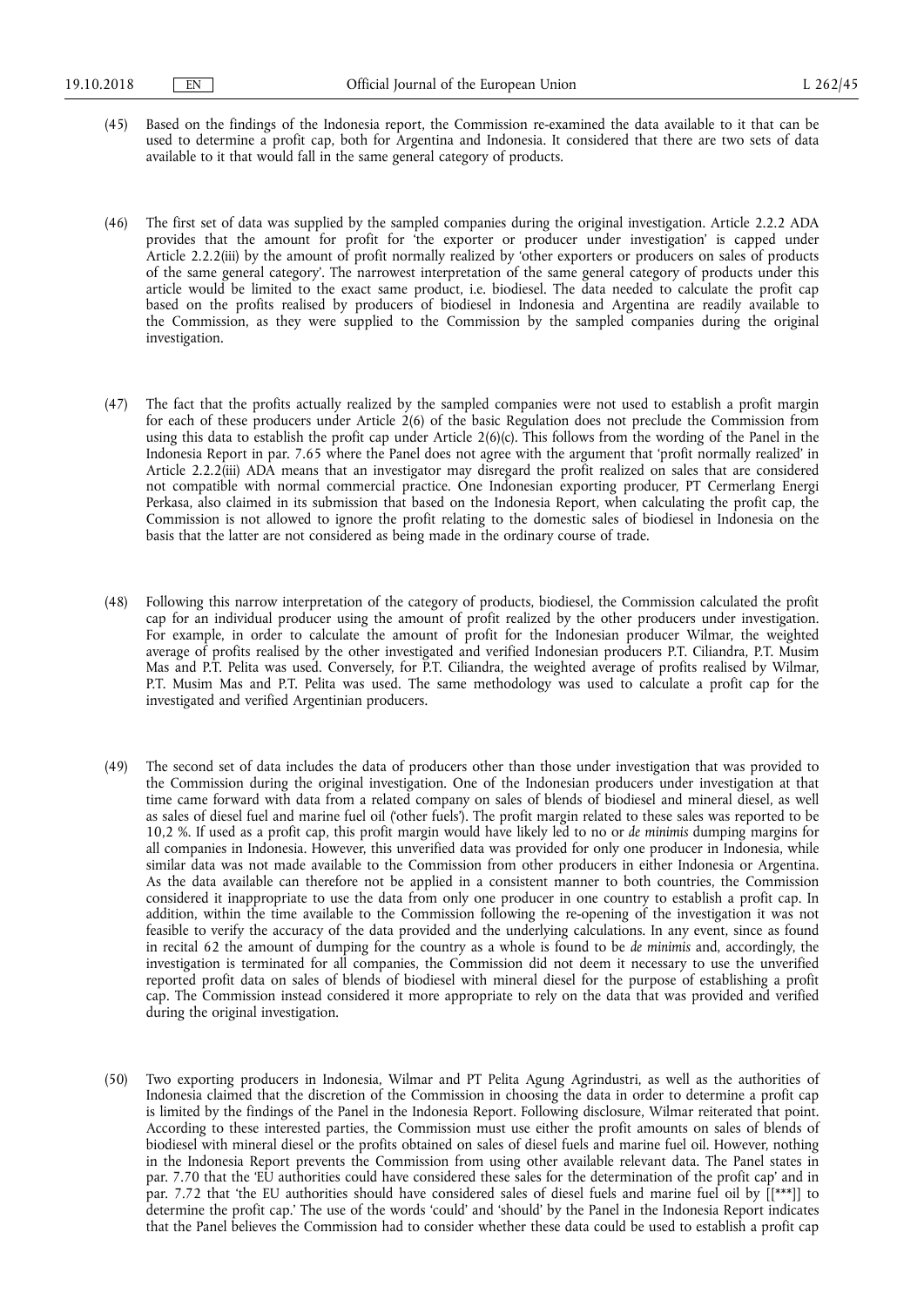or not, rather than disregarding that information based on an incorrect interpretation of the phrase 'profits normally realized'. The consideration of these sales has now been done in recital 49, and the use of these particular sales was neither considered appropriate, nor necessary.

- (51) In its submissions, EBB provided an alternative set of data which the Commission could use to calculate a profit cap. These data concerned three companies that did not produce or sell the product concerned in one of the countries under investigation during the investigation period. Based on publicly available information and information provided by two of the exporting producers in Indonesia, it became clear that all three companies are not based in Indonesia but instead in Malaysia and Singapore. The data provided by EBB was aggregated data taken from annual reports and/or results announcement of the relevant companies and represents profit margins for possibly a wide range of products and related companies.
- (52) The Commission did not agree that these data are appropriate to determine a profit cap. The main products of these companies are palm oil and products such as fatty acids, glycerine, fertilizers, sugar and molasses, stearin, cocoa butter or oleo chemicals. Some companies also provide unrelated services such as the operation of residential properties, treasury management or railroad maintenance. The products of these companies cannot be considered to fall within the same general category of products as the product concerned, biodiesel. This is especially the case for the product palm oil, as this is the raw material used as main input for the production of biodiesel. The Commission considers that including this product in the same general category as biodiesel would entail a too broad interpretation of that category. The Commission therefore rejected the use of the proposed data.
- (53) In a recently concluded anti-dumping investigation on imports of biodiesel from Indonesia into the United States, the United States authorities had calculated a profit margin of 6,15 % ( 1 ). The Commission examined whether this figure could be used as a profit cap. However, given that it was derived from the financial statements of a producer based in Germany, it could not use these data either.
- (54) In conclusion, the methodology set out in recitals 46 to 48 follows the logic of Article 2.2.2(iii) ADA and uses the data known and available on file to the Commission, without the need for further investigation. It is therefore considered that this methodology is the most appropriate in this case.
- (55) Using this methodology yields the following results. For Argentina, all producers involved had an actual profit margin above the 15 % that, as explained in recitals 39 and 40, was used in the original investigation. A weighted average of any combination of these profit margins would therefore also always yield a profit cap of above 15 %. This means the 15 % profit margin that was determined in the original investigation is below the individual profit caps and is therefore the profit margin to be used for the calculations of the dumping margins.
- (56) For Indonesia, the profit margins actually achieved by the producers under investigation were also above 15 % for all except for one company. As a weighted average is used to calculate the individual profit caps, this profit margin of below 15 % leads to profit caps for some producers that are below 15 %, and therefore necessitate a downward adjustment of some of the profit margins used for the calculation of the dumping margins. For one company the profit cap was above 15 %, which means the profit margin of 15 % is still to be used. The other three companies have profit caps below 15 %, which means the profit margins used to calculate normal value cannot be higher than that cap. The application of the methodology leads to the following results:

| Company                                                                    | Profit margin |
|----------------------------------------------------------------------------|---------------|
| P.T. Ciliandra Perkasa, Jakarta                                            | 15 %          |
| P.T. Musim Mas, Medan                                                      | 12,87 %       |
| P.T. Pelita Agung Agrindustri, Medan                                       | 14,42 %       |
| P.T Wilmar Bioenergi Indonesia, Medan; P.T. Wilmar Nabati Indonesia, Medan | 14,42 %       |

*Table 1* 

<sup>(</sup> 1 ) United States Department of Commerce, Investigation A-560-830, Memorandum, 'Cost of Production and Constructed Value Calculation Adjustments for the Final Determination – Wilmar Trading Pte. Ltd', 20 February 2018.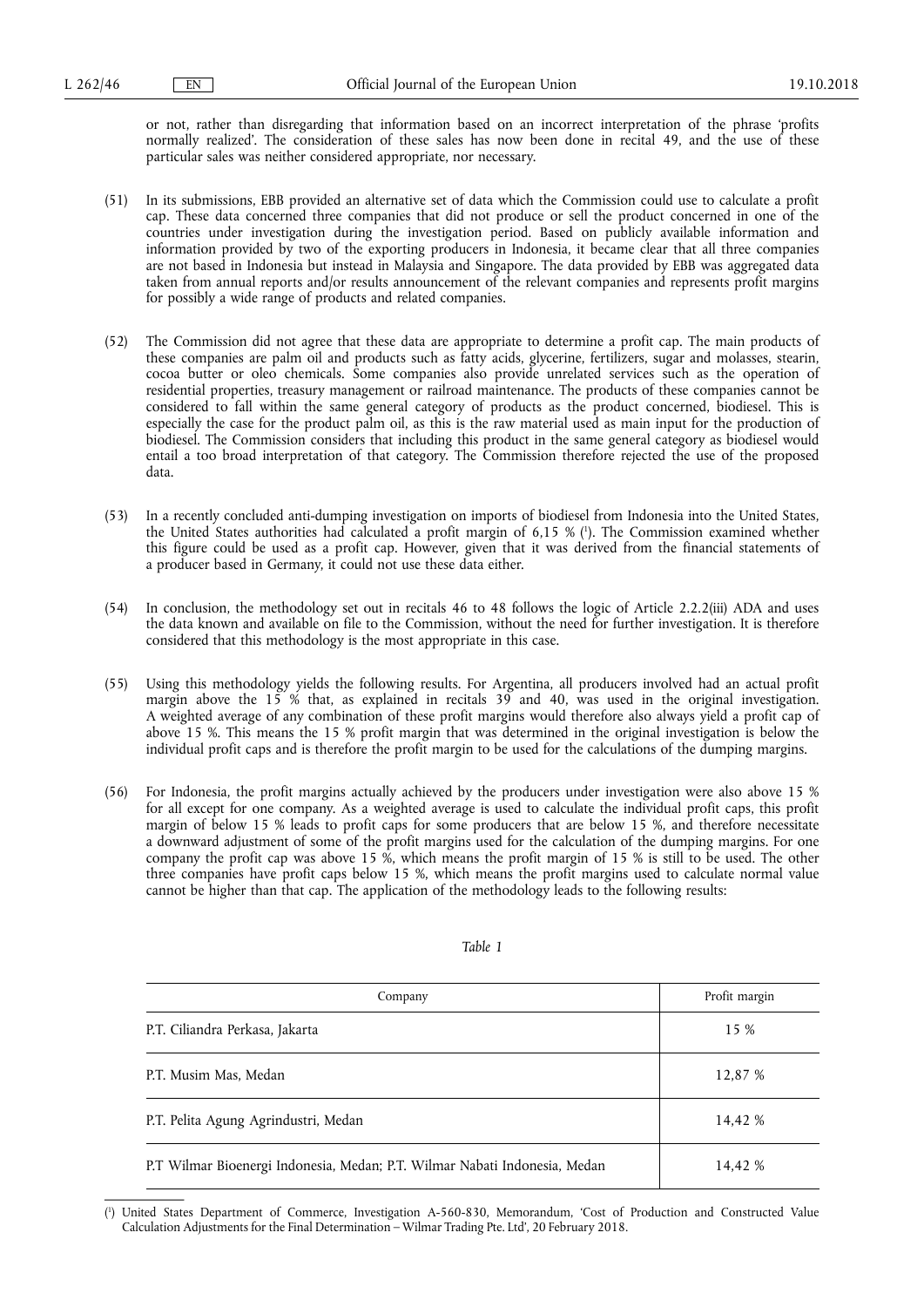#### 4.3. **Double Counting**

- (57) The panel in its Indonesia Report found that the EU had failed to construct the export price of one Indonesian exporting producer, P.T. Musim Mas, on the basis of the price at which the imported biodiesel produced by P.T. Musim Mas was first resold to independent buyers in the EU as required under Article 2.3 ADA.
- (58) A certain type of biodiesel (palm fatty acid distillate-based biodiesel) is eligible to be 'double counted' for the purpose of compliance with EU mandatory biodiesel blending targets. Because of this, EU blenders only have to use half as much of this type of biodiesel to comply with mandatory EU biodiesel blending targets. As this type of biodiesel is therefore more valuable to customers, a producer of this biodiesel can charge a premium to the client. In this specific case, the double counting issue concerns certain exports of P.T. Musim Mas to clients in Italy. In the original investigation, the EU had disregarded this premium in constructing the export price of biodiesel.
- (59) In light of the WTO finding that the EU had incorrectly disregarded this premium paid by customers in Italy, the Commission reassessed its calculations and adjusted the export price for P.T. Musim Mas accordingly.

## 4.4. **Recalculated dumping margins**

(60) The revised duty rates in respect of all Indonesian and Argentinian exporters in light of the EU General Court judgments as well as the findings and recommendations in the Indonesia and Argentina Reports, expressed on the CIF Union border price, customs duty unpaid, are as follows:

| Country   | Company                                                                                                          | Dumping margin |  |  |
|-----------|------------------------------------------------------------------------------------------------------------------|----------------|--|--|
| Indonesia | P.T. Ciliandra Perkasa, Jakarta                                                                                  | $-4.0%$        |  |  |
|           | P.T. Musim Mas, Medan                                                                                            |                |  |  |
|           | P.T. Pelita Agung Agrindustri, Medan                                                                             | 4.4 %          |  |  |
|           | P.T Wilmar Bioenergi Indonesia, Medan; P.T. Wilmar Nabati<br>Indonesia, Medan                                    | 6.2 %          |  |  |
| Argentina | Louis Dreyfus Commodities S.A., Buenos Aires                                                                     | 4.5 %          |  |  |
|           | Molinos Agro SA, Buenos Aires; Oleaginosa Moreno Hermanos<br>SACIFI y A, Bahia Blanca; Vicentin SAIC, Avellaneda | 6.6 %          |  |  |
|           | Aceitera General Deheza SA, General Deheza; Bunge Argentina<br>SA. Buenos Aires                                  | 8.1 %          |  |  |

### *Table 2*

- (61) In view of the high negative dumping margins for two of the four sampled Indonesian companies, the Commission verified whether the weighted average countrywide dumping margin taking account of the negative margins was above *de minimis* as provided for in Article 9(3) of the basic Regulation.
- (62) The amount of dumping in the Indonesian sample, expressed as a percentage of the CIF value of exports of the sample, was 1,6 %, that is, below the 2 % *de minimis* threshold.
- (63) In view of the countrywide *de minimis* dumping margin, the investigation should be terminated as regards imports of biodiesel from Indonesia without measures.

## 5. **REVISED INJURY FINDINGS BASED ON THE REPORTS**

- (64) In the Argentina Reports it was found, inter alia, that the EU had acted inconsistently with Articles 3.1 and 3.4 of the ADA in its examination of the impact of the dumped imports on the domestic industry, insofar as it relates to production capacity and capacity utilisation.
- (65) In the amending Regulation that was adopted following the Argentina Reports, this issue was addressed in recitals 87 to 123 ( 1 ). Neither the judgments of the General Court nor the Indonesia Report hold any findings that would necessitate a re-assessment of this analysis which therefore still holds.

<sup>(</sup> 1 ) Implementing Regulation (EU) 2017/1578 amending Implementing Regulation (EU) No 1194/2013 of 18 September 2017 imposing a definitive anti-dumping duty and collecting definitively the provisional duty imposed on imports of biodiesel originating in Argentina and Indonesia (OJ L 239, 19.9.2017, p. 9).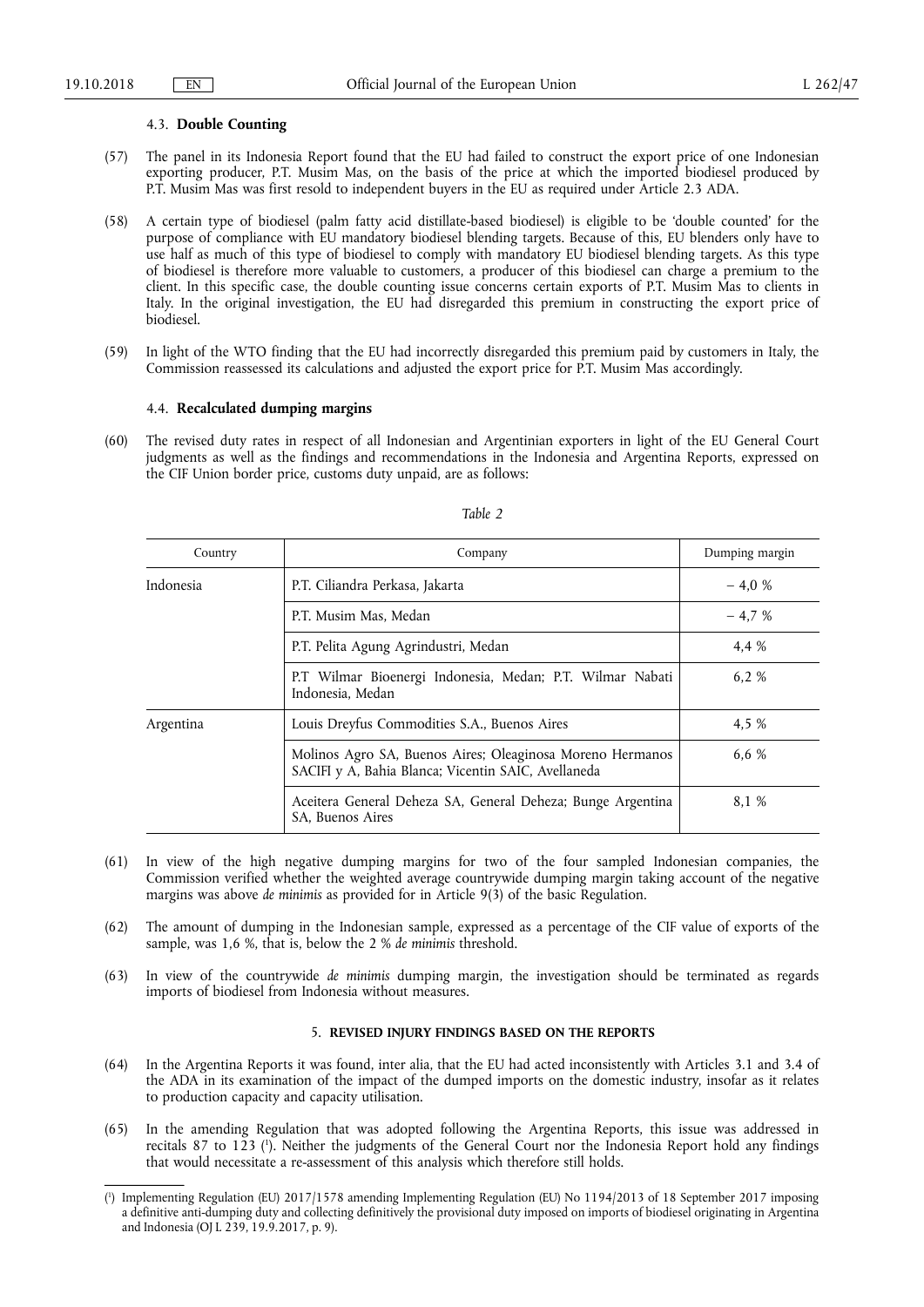- (66) During the original investigation, it was considered appropriate to perform a cumulative assessment of the imports from Argentina and Indonesia, as at that time the conditions set out in Article 3(4) of the basic Regulation were met. Conclusions regarding injury and causation were, therefore, based on the combined effect of imports of biodiesel from both countries. However, these conditions are now no longer met as it was determined that the country-wide level of dumping for Indonesia was below the 2 % *de minimis* level.
- (67) It therefore needs to be determined whether a causation analysis limited to the dumped imports of biodiesel from Argentina would lead to the conclusion of causal link between the dumped imports and the injury suffered by the Union industry.

## 5.1. **Injury findings**

- (68) The methodology that underlies the injury analysis done in the definitive Regulation is not affected by the findings of the Court judgments nor the Indonesia Report, in as far as Argentina is concerned. The relevant findings of the definitive Regulation therefore remain valid.
- (69) Total Union production was around 9 052 871 tonnes during the period considered, while Union consumption of biodiesel increased by 5 %. Import volumes from Argentina increased by a total of 41 % during the period considered, while market share increased from 7,7 % to 10,8 % during the same period. Although import prices of biodiesel from Argentina rose during the period considered, they were still below the prices of the Union industry throughout the same period. The difference between the prices from Argentina and Union prices, expressed as a percentage of the Union industry's weighted average ex-works price, i.e. the price undercutting margin, ranged from 4,5 % to 9,1 %. While the profitability of the Union industry was 3,5 % in 2009, it subsequently dropped to losses and reached  $-3.5\%$  in the original investigation period (1 July 2011 – 30 June 2012).
- (70) The analysis in the definitive Regulation showed that the Union industry had suffered material injury as defined by Article 3(5) of the basic Regulation. While consumption increased, the Union industry lost market share and profitability. At the same time, imports gained market share and undercut Union producer prices.

## 5.2. **Revised causation findings**

- (71) As explained in point 5.1 all imports from Argentina to the Union were found to be dumped during the investigation period. The findings of the definitive Regulation also showed that low-priced dumped imports from Argentina significantly increased in terms of volume (41 % during the period concerned) resulting in an increase of market share by 3 percentage points by the end of the period concerned.
- (72) Despite a 5 % increase in consumption, the Union industry lost 5,5 percentage points of market share during the period considered. Although average prices of the dumped imports from Argentina increased by 54 % during the period considered, they were still significantly lower than those of the Union industry during the same period. The dumped imports undercut Union industry prices with an average undercutting margin of 8 % during the investigation period.
- (73) Since the investigation was terminated in relation to Indonesia as explained in recitals 60 to 63, imports from Indonesia need to be assessed separately, as another factor that might also have caused injury.
- (74) The revised figures of imports from third countries (including Indonesia) give the following overview:

|                    |                        | 2009      | 2010      | 2011      | IP        |
|--------------------|------------------------|-----------|-----------|-----------|-----------|
| Sales EU producers | Sales volumes (tonnes) | 9 454 786 | 9 607 731 | 8 488 073 | 9 294 137 |
|                    | Index $2009 = 100$     | 100       | 102       | 90        | 98        |
|                    | Market share           | 84.7 %    | 83.3 %    | 76,1 %    | 79.2 %    |
|                    | $Index 2009 = 100$     | 100       | 98        | 90        | 94        |

*Table 3*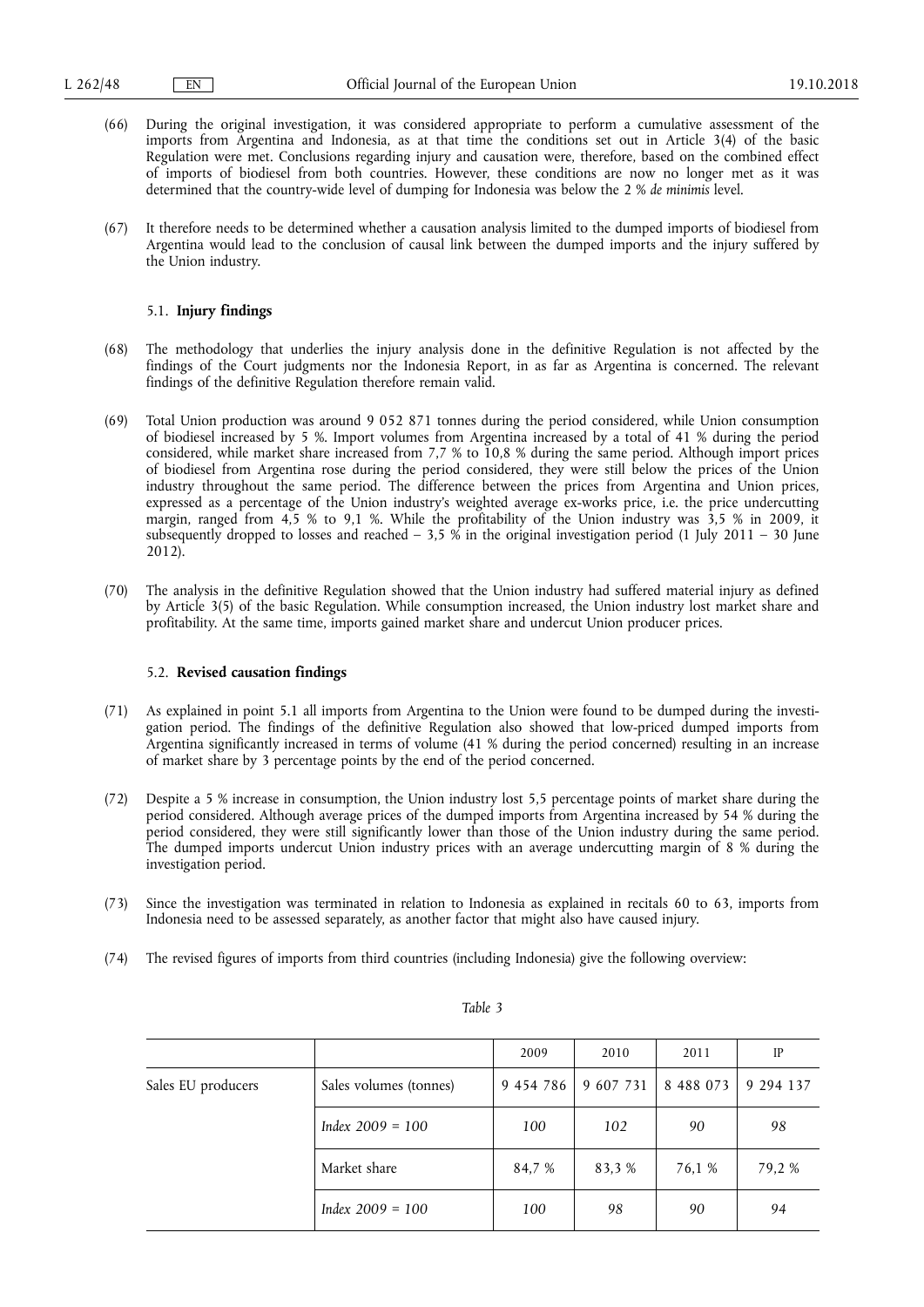|                        |                        | 2009    | 2010      | 2011          | IP        |
|------------------------|------------------------|---------|-----------|---------------|-----------|
| Imports from Argentina | Total imports (tonnes) | 853 589 | 1 179 285 | 1 422 142     | 1 263 230 |
|                        | Index $2009 = 100$     | 100     | 138       | 167           | 148       |
|                        | Market share           | 7,7 %   | 10,2%     | 12,7 %        | 10,8 %    |
|                        | Index $2009 = 100$     | 100     | 135       | 167           | 141       |
| Imports from Indonesia | Total imports (tonnes) | 157 915 | 495 169   | 1 0 8 7 5 1 8 | 995 663   |
|                        | Index $2009 = 100$     | 100     | 314       | 689           | 631       |
|                        | Market share           | 1,4 %   | 4,3 %     | 9.7 %         | 8,5 %     |
|                        | Index $2009 = 100$     | 100     | 303       | 689           | 600       |
| Other third countries  | Total imports (tonnes) | 699 541 | 256 327   | 161 973       | 175 370   |
|                        | Index $2009 = 100$     | 100     | 37        | 23            | 25        |
|                        | Market share           | 6,3 %   | 2,2 %     | 1,5 %         | 1,5 %     |
|                        | Index $2009 = 100$     | 100     | 35        | 23            | 24        |

- (75) There was a significant decrease in imports from the United States (USA), Norway and South Korea following the imposition of measures on imports from the USA in 2009 and an anti-circumvention investigation against imports consigned from Canada in 2010. On the other hand, imports from Indonesia increased their share from 1,4 % to 8,5 %, which represented an increase of 500 % during the period considered. At the same time, the Union industry experienced a decrease in market share from 84,7 % to 79,2 %.
- (76) Similarly, imports from Indonesia more than quintupled during the period concerned, while Union industry lost sales. A closer look reveals that in 2010 sales volumes of imports from Indonesia increased 214 %. That same year, however, sales volumes of Union industry increased by 2 %. It is only the following year that the Union industry sales volumes dropped sharply, which coincided with a further increase of 119 % in imports from Indonesia from 2010 to 2011.

| Price per ton (EUR)                         | 2009 | 2010 | 2011    | IP      |
|---------------------------------------------|------|------|---------|---------|
| EU                                          | 797  | 845  | 1 0 9 6 | 1 0 9 7 |
| Index $2009 = 100$                          | 100  | 106  | 137     | 138     |
| Argentina                                   | 629  | 730  | 964     | 967     |
| Index $2009 = 100$                          | 100  | 116  | 153     | 154     |
| Indonesia                                   | 597  | 725  | 864     | 863     |
| Index $2009 = 100$                          | 100  | 121  | 145     | 145     |
| Other third countries (excluding Indonesia) | 527  | 739  | 1 0 3 7 | 1 0 6 1 |
| Index $2009 = 100$                          | 100  | 140  | 197     | 201     |

## *Table 4*

(77) Moreover, the average prices of imports from Indonesia were much lower than those of the Union industry and Argentinian imports throughout the period considered. However, as there are certain differences between the product from Indonesia and the product on the Union market, this export price needs to be adjusted to reflect the competitive relationship between the two.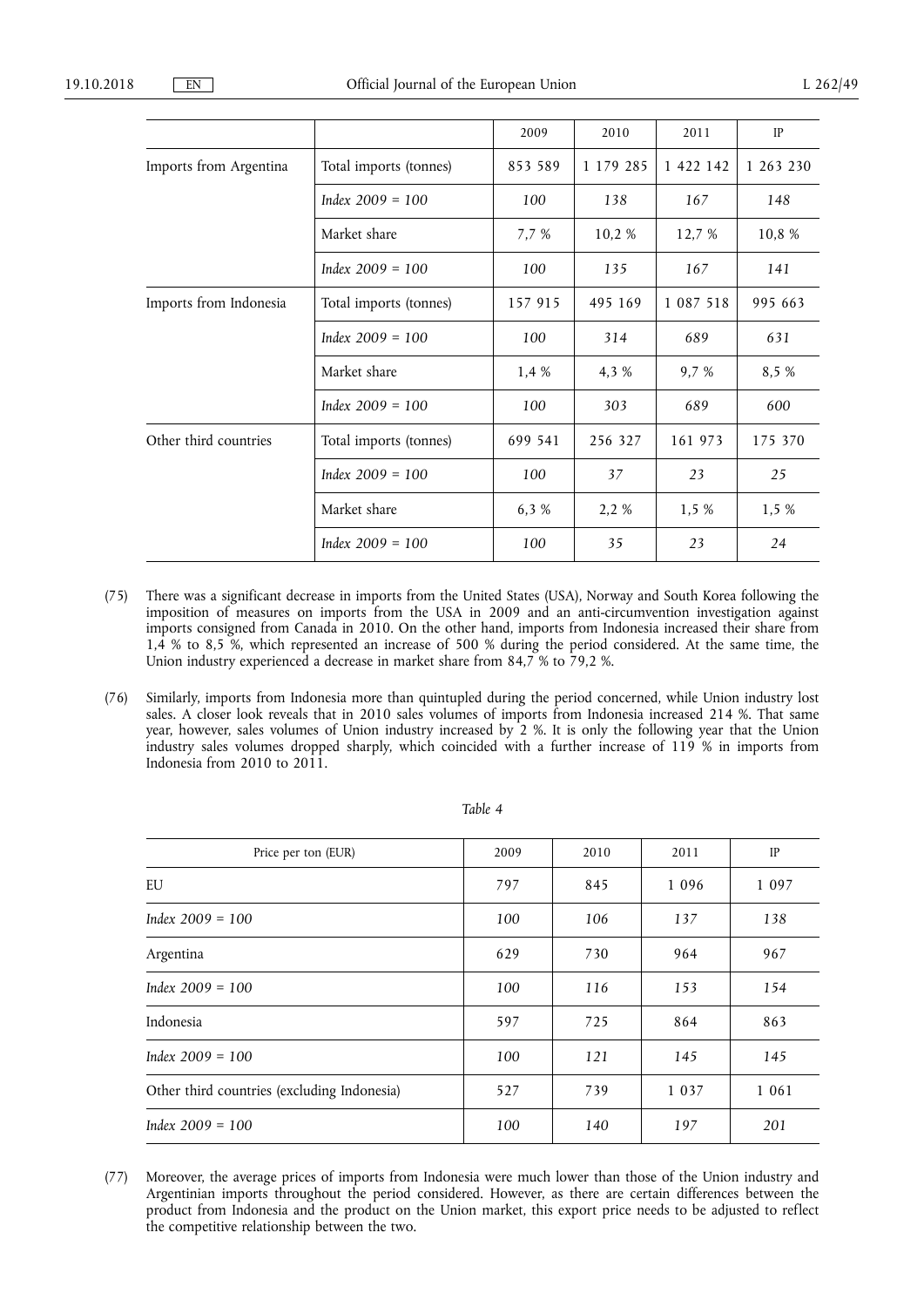- (78) In recitals 93 to 97 of the provisional Regulation, the Commission had operated a price adjustment by taking the difference in price on the Union market between the sales of biodiesel at Cold Filter Plugging Point (CFPP) 13 (reflecting the Indonesian quality) with sales of biodiesel at CFPP 0 (reflecting the EU quality). Even after this adjustment, Indonesian export prices still undercut Union prices by 4 %.
- (79) The panel in the Indonesia report, however, found in par. 7.158-159 that this price adjustment did not reflect properly the 'complexities in competitive relationships' between the imported Indonesian biodiesel and the blended product sold by Union industry. The panel did not offer any more precise guidance on the methodology to measure this relationship.
- (80) The Commission noted that there is a very wide range of possibilities for blending different types of biodiesel with the Indonesian biodiesel to come to a comparable EU product. It is therefore not practical to calculate price data on these various types of biodiesel blends for the investigation period. Moreover, the European biodiesel producers consider that the original price adjustment, leading to a 4 % undercutting, properly reflected the competitive relationship. Finally, the panel itself indicated in par. 7.159 that a more complex analysis could still have justified a finding that the imports from Indonesia had a significant price undercutting effect on the price of the Union industry blended product. The Commission hence concluded that Indonesian exports during the investigation period undercut EU prices by at least 4 %.
- (81) In order to establish a causal link between the dumped imports and the injury to the Union industry it must be demonstrated, in accordance with Article 3(6) and (7) of the basic Regulation, that the dumped imports have caused material injury to the Union industry, while the injury caused by other known factors is not attributed to the dumped imports. The notion of a causal link is interpreted in a WTO compatible manner, meaning it needs to be established that there is a genuine and substantial causal relationship between the dumped imports and the injury to the domestic industry ( 1 ). In recital 189 of the definitive Regulation the conclusion was drawn that no evidence had been provided that the effect of other factors, considered individually or collectively, was not such as to break the causal link between the dumped imports from Argentina and Indonesia together and the injury suffered by the Union industry.
- (82) However, in light of the facts and revised analysis set out in recitals 71 to 80 following the limitation of the analysis to imports from Argentina only, this conclusion also had to be revised.
- (83) During the investigation period almost half of all imports into the Union came from Indonesia at a price lower than Union as well as Argentinian prices. More importantly, the exponential increase on imports volumes from Indonesia as well their market share have significantly contributed to the material injury suffered by the Union industry.
- (84) The impact of the Indonesian exports added to the other factors identified in the provisional Regulation, among others overcapacity of Union industry and self-inflicted injury (recitals 132-140 of the provisional Regulation).
- (85) On this basis, the Commission concluded that the effect of imports of biodiesel from Indonesia to the Union and the other factors identified in the previous recital contributed to the injury suffered by the Union industry to such an extent that it cannot be established that there is a genuine and substantial causal relationship between the dumped imports from Argentina and the material injury suffered by the Union industry.
- (86) Following disclosure, the EBB claimed that the nature of the injury caused by other factors, including Indonesian imports, does not attenuate the causal link between the material injury suffered by the Union industry and imports from Argentina. It further claimed that the Commission has applied an incorrect standard in its analysis, allegedly based on the assumption that dumped imports from Argentina should have been the principal, or only cause, of material injury and not only one of the causes of injury. In the EBB's view, it would be sufficient to demonstrate that imports from Argentina had a negative impact on the Union industry without it having to be the only or most important factor causing the injury suffered. Given that the volume of imports from Argentina in the period considered (2009 — mid-2012) was higher than imports from Indonesia, and given that the Argentinian undercutting of Union industry prices by 8 % was higher than the Indonesian undercutting of 4 %,

<sup>(</sup> 1 ) Consistent with the ruling of the WTO in EU – Countervailing Measures on Certain Polyethylene Terephtalate from Pakistan, where the Appellate Body determined that 'The key objective of a causation analysis under Article 15.5 of the SCM Agreement is for an investigating authority to establish whether there is a 'genuine and substantial relationship of cause and effect' between the subsidized imports and the injury to the domestic industry.' Report of the Appellate Body, AB-2017-5, WT/DS486/AB/R, 16 May 2018, in par. 5.226.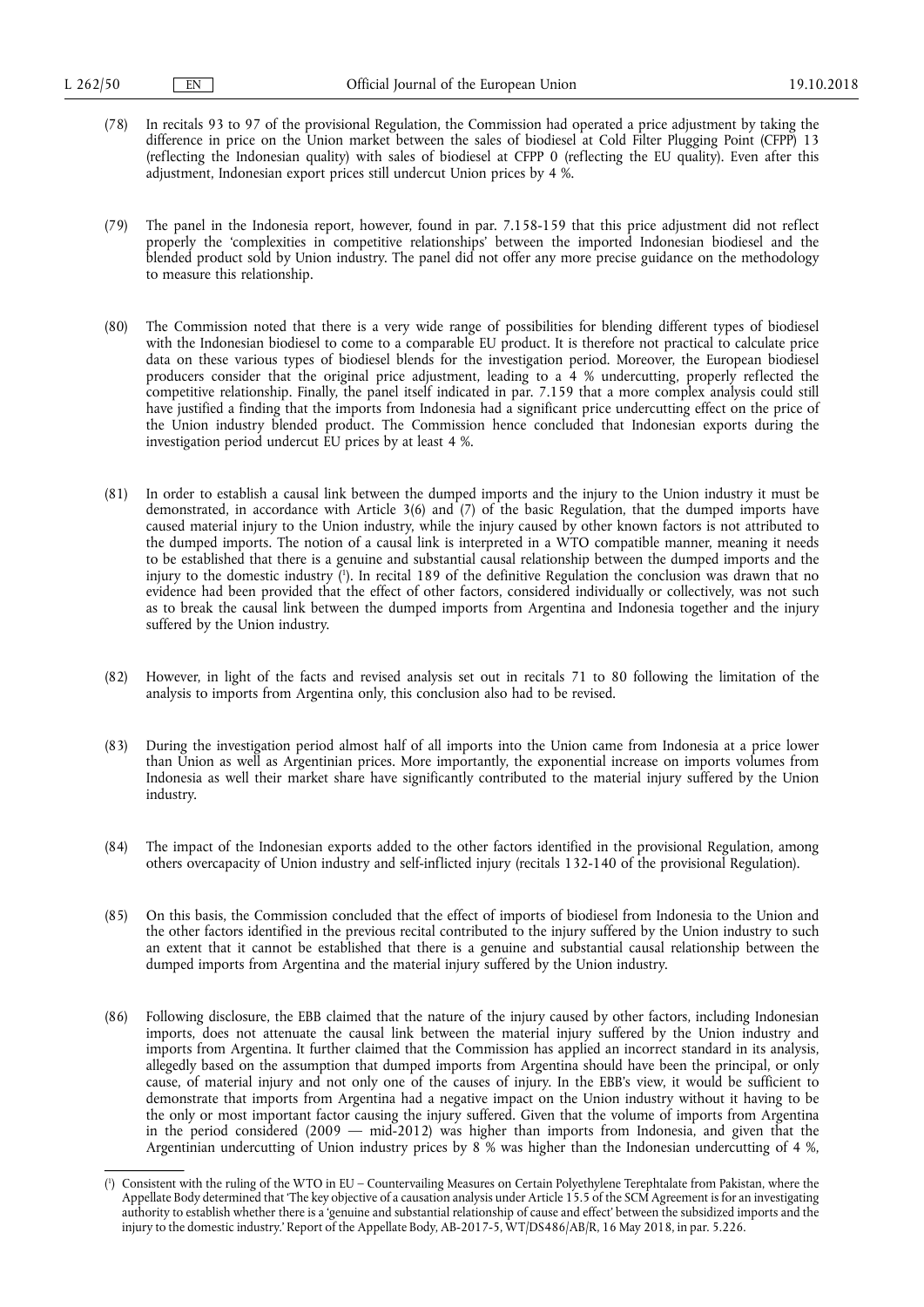imports from Argentina had, in the EBB's view, clearly a negative impact on the situation of the Union industry, which is sufficient to establish a causal link between dumped imports from Argentina and the material injury suffered by the Union industry.

- (87) In this respect, the Commission first points out that it has already explained the legal standard applied in recital 81. In that recital there is no mention of any notion of either 'principal' or 'main' cause for the causation analysis. The legal standard is based on Article 3(6) and 3(7) of the basic Regulation, according to which it must be shown that dumped imports are causing injury, while other known factors should also be examined to ensure that the injury caused by those other factors is not attributed to the dumped imports. Second, the EEB's claims that the pertinent test would be whether dumped imports have had a 'negative impact on the Union industry' do not find support on the legal framework. Indeed, the relevant legal test is to establish whether there was a 'genuine and substantial relationship' between the dumped imports from Argentina and the material injury suffered by the Union industry.
- (88) The Commission is of the view that the facts on the file do not allow it to reach such a conclusion. Indeed, in 2009, when the Union industry already faced significant imports from Argentina but only low quantities from Indonesia, its profitability stood at 3,5 %. When Indonesian imports increased substantially, profitability turned negative and was  $-2.5\%$  in the original investigation period. In this respect, it is important to note that the imports from Indonesia during that period increased at a significantly higher rate than Argentinian imports (see Table 3 above). The Commission therefore considers that the EBB's sole reliance on a comparison between the respective undercutting margins of imports from Indonesia (as adjusted for quality differences) and Argentina fails to fully and adequately reflect the impact that each exporting country's exports had on the situation of the Union industry in particular in relation to profitability.
- (89) The Commission concludes it is not possible to establish a genuine and substantial causal relationship between the dumped imports from Argentina and the material injury suffered by the Union industry given the importance of other known factors contributing to that injury.
- (90) One company, COFCO Argentina S.A., came forward after the publication of Implementing Regulation (EU) 2017/1578 claiming that they met all three criteria for new exporting producers set out in Article 3 of the definitive Regulation and provided supporting evidence. The Commission analysed the request and the evidence. However in light of the results of the re-opened investigation the request became moot.

### 6. **CONCLUSION**

- (91) The investigation should be terminated (i) as dumping margins from Indonesia are *de minimis* and (ii) due to the fact that it cannot be established that there is a genuine and substantial causal relationship between the dumped imports from Argentina and the material injury suffered by the Union industry as required under Article 3(7) of the basic Regulation. This means that existing measures which are still in force for those exporting producers from Argentina and Indonesia that had not successfully challenged the anti-dumping measures before the General Court should be repealed. For the sake of clarity and legal certainty, Implementing Regulation (EU) No 1194/2013 should therefore be repealed.
- (92) The definitive anti-dumping duties paid pursuant to Implementing Regulation (EU) No 1194/2013 on imports of biodiesel from Argentina and Indonesia and the provisional duties definitively collected in accordance with Article 2 of that Regulation, should be repaid or remitted insofar as they relate to imports of biodiesel sold for export to the Union by the companies which successfully challenged that Regulation in court, that is, Argentinian exporting producers Unitec Bio SA, Molinos Rio de la Plata SA, Oleaginosa Moreno Hermanos SACIFI y A, Vicentin SAIC, Aceitera General Deheza SA, Bunge Argentina SA, Cargill SACI, Louis Dreyfus Commodities S.A. (LDC Argentina SA), and Indonesian exporting producers PT Pelita Agung Agrindustri, PT Ciliandra Perkasa, PT Wilmar Bioenergi Indonesia, PT Wilmar Nabati Indonesia, PT Perindustrian dan Perdagangan Musim Semi Mas (PT Musim Mas). The repayment or remission has to be requested from national customs authorities in accordance with the applicable customs legislation.
- (93) Following disclosure, PT Cermerlang Energi Perkasa, claimed that the repayment and remission of anti-dumping duties should be available to all companies that had incurred such duties and not only to those companies that had successfully challenged the definitive Regulation in Court. It also claims that not only Implementing Regulation (EU) No 1194/2013 but also amending Implementing Regulation (EU) 2017/1578 should be repealed.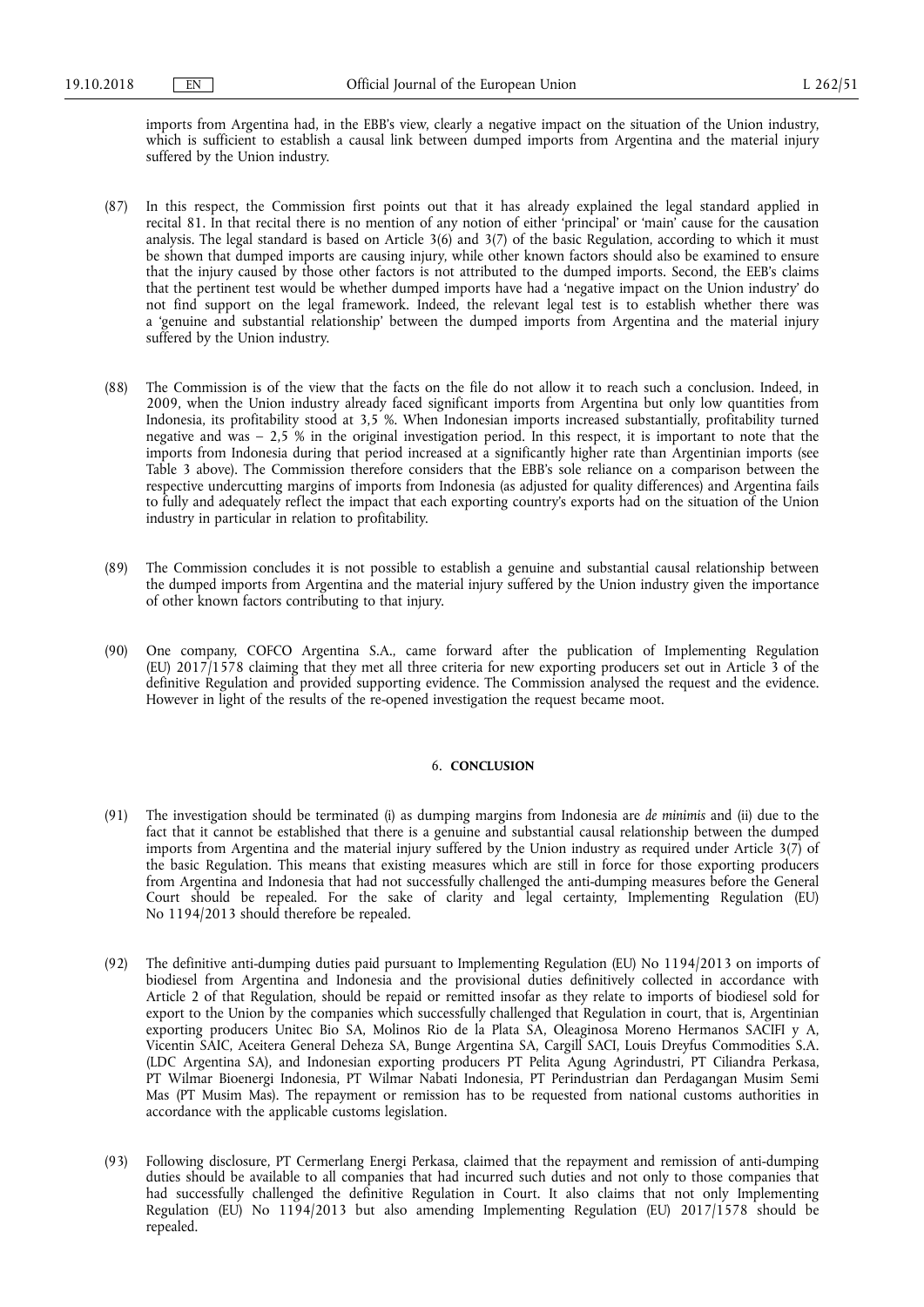- (94) First, the Commission recalled that Implementing Regulation (EU) 2017/1578 only amended Implementing Regulation (EU) No 1194/2013. As the latter regulation is repealed the amending regulation becomes void of any legal effect. Therefore, there is no need to repeal explicitly also that regulation. Second, the General Court's annulment of Implementing Regulation (EC) No 1194/2013 only applies to those companies that challenged that regulation before the Court. Accordingly, the anti-dumping duties that have been levied on other companies have been legally collected under Union law. In so far as the Indonesian WTO report found that the anti-dumping measures on imports from Indonesia should be brought into conformity with the Union's WTO obligations, the Commission has agreed with Indonesia to implement those findings by October 2018. In line with the general principles of WTO settlement, such implementation will only have effect as from the date of implementation. The Commission therefore rejected the claim that also those duties should be repaid or remitted.
- (95) In view of the recent case-law of the Court of Justice ( 1 ), it is also appropriate to provide for the rate of default interest to be paid in case of reimbursement of definitive duties, because the relevant provisions in force concerning customs duties do not provide for such an interest rate, and the application of national rules would lead to undue distortions between economic operators depending on which Member State is chosen for customs clearance.

# 7. **DISCLOSURE**

- (96) All parties were informed of the Commission's findings and were granted a period within which they could submit comments.
- (97) The Committee established by Article 15(1) of the basic Regulation did not deliver an opinion.

HAS ADOPTED THIS REGULATION:

# *Article 1*

The anti-dumping proceeding concerning imports of fatty-acid mono-alkyl esters and/or paraffinic gasoils obtained from synthesis and/or hydro-treatment, of non-fossil origin, in pure form or as included in a blend originating in Argentina and Indonesia, currently falling within CN codes ex 1516 20 98 (TARIC codes 1516 20 98 21, 1516 20 98 29 and 1516 20 98 30), ex 1518 00 91 (TARIC codes 1518 00 91 21, 1518 00 91 29 and 1518 00 91 30), ex 1518 00 95 (TARIC code 1518 00 95 10), ex 1518 00 99 (TARIC codes 1518 00 99 21, 1518 00 99 29 and 1518 00 99 30), ex 2710 19 43 (TARIC codes 2710 19 43 21, 2710 19 43 29 and 2710 19 43 30), ex 2710 19 46 (TARIC codes 2710 19 46 21, 2710 19 46 29 and 2710 19 46 30), ex 2710 19 47 (TARIC codes 2710 19 47 21, 2710 19 47 29 and 2710 19 47 30), 2710 20 11, 2710 20 15, 2710 20 17, ex 3824 99 92 (TARIC codes 3824 99 92 10, 3824 99 92 12 and 3824 99 92 20), 3826 00 10 and ex 3826 00 90 (TARIC codes 3826 00 90 11, 3826 00 90 19 and 3826 00 90 30) ('biodiesel') is hereby terminated.

# *Article 2*

The definitive anti-dumping duties paid pursuant to Implementing Regulation (EU) No 1194/2013 on imports of biodiesel from Argentina and Indonesia and the provisional duties definitively collected in accordance with Article 2 of that Regulation, shall be repaid or remitted insofar as they relate to imports of biodiesel sold for export to the Union by the following companies:

| Company                                             | TARIC additional code |
|-----------------------------------------------------|-----------------------|
| Argentina                                           |                       |
| Unitec Bio SA, Buenos Aires                         | C <sub>330</sub>      |
| Molinos Agro SA, Buenos Aires                       | B 784                 |
| Oleaginosa Moreno Hermanos SACIFI y A, Bahia Blanca | B 784                 |
| Vicentin SAIC, Avellaneda                           | B 784                 |
| Aceitera General Deheza SA, General Deheza          | B 782                 |

( 1 ) Judgment of the Court of 18 January 2017, Case C-365/15, *Wortmann*, EU:C:2017:19, paragraphs 35 to 39.